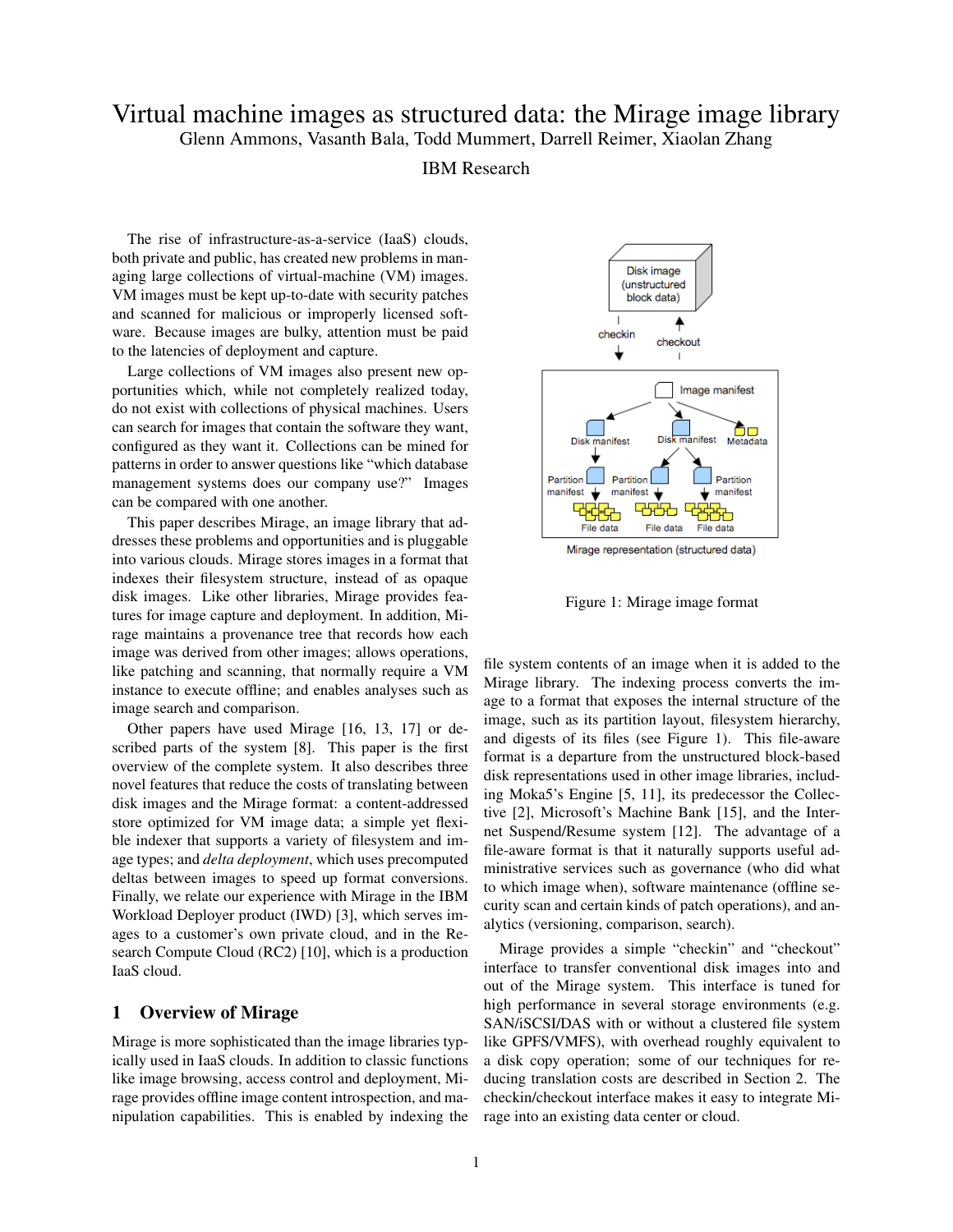

Figure 2: Mirage architecture

Figure 2 shows the components, described below, that make up the Mirage system.

Content-addressed store The content-addressed store (CAS) provides scalable, concurrent, garbage-collected storage for arbitrary data. A CAS identifies each item in the store by a cryptographically secure digest of its contents (Mirage currently uses SHA1 [6] to compute digests). Identical items have identical identifiers and therefore are only stored once. As the number of images in the store grows, storage requirements grow more slowly with Mirage than they do with libraries that store monolithic disk images; for example, in the IBM Research Compute Cloud (RC2), storage requirements are reduced by a factor of 5 (see Section 3). The storage de-duplication is done at the granularity of files instead of disks, which has the benefit of not incurring overheads for storing disk blocks that are unreachable from the file systems contained within the disk.

The semantics of a CAS are write-once, as an item cannot be modified without changing its identifier. Storing a modified item creates a new item. Mirage's versioncontrol system exploits the write-once semantics of the CAS to retain old versions of images, although obsolete versions can be explicitly removed from the CAS, which makes them eligible for garbage collection.

Figure 1 shows the structure of an image as it is stored in Mirage. Each node of the structure is stored as a separate item in the CAS. The leaves are the contents of files and interior nodes list the files in a filesystem partition (partition manifests), describe a disk image (disk manifests), or describe a VM image (image manifests). Manifests reference other nodes by their CAS identifier.

As in a Merkle tree [4], the identifier of the root of the structure (an image manifest) securely identifies the entire structure. Mirage uses the image manifest's identifier as a serial number for the image, which fully determines the software, disk layout, and other metadata of an image.

Image indexer The image indexer converts, in both directions, between the disk images required by standard hypervisors and the Mirage image format. The design of the indexer addresses two technical challenges. First, the indexer must support a number of disk and filesystem formats. For this reason, the indexer has a plugin architecture; Section 2 describes a technique called hybrid indexing, that reduces the effort of developing filesystem plugins.

Another challenge is that converting a disk image to the Mirage format and back does not produce a bit-forbit identical copy of the original. Because the indexer restores the image by creating one or more empty filesystems and then recreating the image's files, the restored file data can appear at different disk blocks than it did in the original. This confuses boot loaders that load data from particular disk blocks. One solution we use is for the indexer to reconfigure affected boot loaders at checkouttime. Hybrid indexing offers a more general solution (see Section 2).

We have also experimented with block-based representations of disk images. Block-based representations allow images to be reproduced faithfully but make fast file-level operations on disk images harder to implement, because filesystems generally do not allow applications to inspect or control the assignment of file data to disk blocks; see our earlier paper on the Mirage image format [8] for a discussion of how our file-aware format enables fast file-level operations.

Catalog manager The catalog manager keeps metadata about images in a relational database. For each image, this metadata includes the image's CAS identifier; the state of the image (either "active" or "deleted from the CAS"); the image's creation time; if the image was derived from another image, the identifier of the parent; and other fields.

The catalog manager also keeps version-control data. Version control is based on *named images*. A named image has a user-understandable name (as opposed to just a CAS identifier) and a mutable list of *image versions* called the *version chain*. Each image version is immutable and has an associated image and a version number. At any time, one image version is designated as the default version: this is the version used by default when users check out a named image. When a user creates a new version of a named image, the image version is added to the version chain and becomes the default version.

Access control operates at the level of named images. Access control lists specify who may check out the named image or check in new versions. Only the named image's owner or an administrator can alter the access control lists or mark images in the version chain as "deleted".

A user creates a new named image either by checking in a brand new image or by deriving from an existing named image. The creator is the owner of the new named image.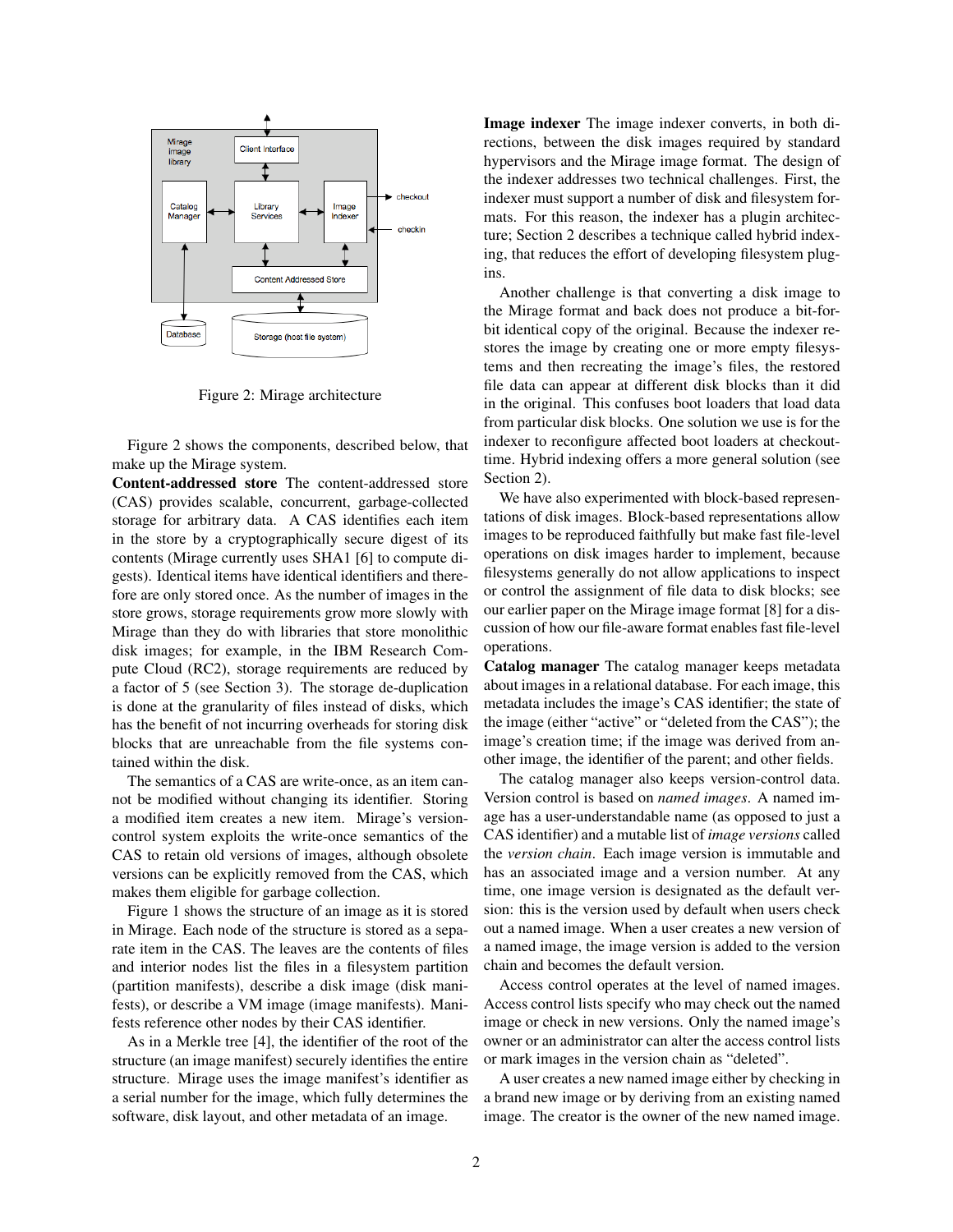Unwanted images can be marked as "deleted", in which case the image's CAS data becomes eligible for garbage collection. However, in order to preserve provenance trees, the catalog never discards metadata.

Library services The library services component implements the user-visible and administrator-visible functions of Mirage. The user-visible functions include checkin, checkout, version control, virtual mount (see Section 2), and analytics functions (describing, listing, comparing, and searching images). The administrator-visible functions include starting or stopping the Mirage server, controlling garbage collection, locking selected images for maintenance, and other administrative tasks.

#### 2 Mitigating translation costs

Because Mirage's image format differs from the formats that hypervisors require, Mirage imposes translation costs. The runtime costs of indexing filesystems and recreating disk images are obvious, but there are also the development costs of supporting a multiplicity of image formats and filesystem types. This section describes three ways that we reduce runtime costs — a structure-aware CAS, virtual mount, and delta deployment — and one way, hybrid indexing, that we reduce development costs.

The cost of recreating disk images can sometimes be avoided by caching images. Although Mirage does cache popular images, we focus here on optimizations that apply even when such a cache would have a low hit rate.

Structure-aware CAS Mirage stores indexed images in a CAS whose architecture is broadly similar to that of Plan 9's Venti [7] and Foundation [9]. Content items, which in Mirage are variably sized, are stored sequentially in large volumes. An on-disk index maps each item's content identifier to the item's location in a volume. In Mirage, volumes are sparse files and the on-disk index is a directory-based search tree whose leaves are symlinks that hold item locations. The index is slow but easy to update concurrently because creating symlinks is atomic.

Indexed images are highly structured: an image manifest references a disk manifests, each disk manifest references partitions, some partitions reference filesystem manifests, and each filesystem manifest references a large number of file-content items. This structure is communicated to the CAS; for example, when a filesystem manifest is added to the CAS, the CAS also receives a list of the file-content items referenced by the manifest.

Awareness of the structure allows the CAS to avoid almost all index lookups when retrieving an image. This is an important optimization because index lookups, which are essentially random, are costly for any on-disk index [9] and especially costly for our simple implementation. When an item that references other items is added to the CAS, the CAS creates and stores a location table that lists the locations of the item's references. Later, when a client fetches an item from the CAS, it tells the CAS if it intends to follow that item's references. If so, the CAS reads the item's location table and caches the locations of all referenced items in memory, so that subsequent lookups avoid the on-disk index.

Foundation has a similar optimization, but Foundation associates lookup tables with content volumes instead of with items. For image retrieval, our scheme has the advantage: the indexer can tell the CAS exactly which items will be fetched next and the CAS can cache the locations of exactly those items; by contrast, Foundation would cache locations for items that will not be fetched. On the other hand, Foundation's scheme is more robust when fetches do not follow the structure closely.

Structure-awareness has advantages beyond reducing translation costs. The CAS uses the structure information to garbage-collect obsolete images. Also, a generic "push/pull" program copies images and other data structures between CAS instances by walking the structure; this is useful for backup and for increasing availability.

Virtual mount Many operations on images, such as offline patching, do not require entire disk images. Virtual mount allows users to mount an image's filesystems without reconstructing the image's disks. A FUSE [14] daemon fetches items from the CAS on-demand. Writes are buffered in a scratch area on disk; reading a special file attribute flushes the buffered writes to the CAS, creates a new filesystem manifest, and returns the new manifest's identifier. Another special file attribute exposes operations on the filesystem manifest: reading this attribute returns the identifier of the file's contents and writing an identifier to this attribute atomically replaces the file's contents. Depending on the patch, Virtual mount yields speedups between 2 and 8.5 for offline patching [17].

Delta deployment There is often a great deal of commonality among VM images in the library, in part because most images are produced by modifying existing images. Delta deployment reduces disk-recreation costs by exploiting this similarity.

To prepare for delta deployment, a preprocessing step computes file-level deltas between pairs of similar disk images. A file-level delta lists files that should be added, modified, and deleted in a source image in order to produce a target image. For each added or modified file, the delta specifies the file's target metadata and, if the file is a regular file, the identifier of its target contents.

As noted above, Mirage keeps a cache of popular disk images. Normally, when a disk image is retrieved, Mirage consults the cache: if the image is in the cache, a clone is returned immediately; otherwise, the image must be reconstructed. Delta deployment behaves differently on cache misses. If the target image is not in the cache, the cache is searched for a source image for which the preprocessing step computed a delta that produces the tar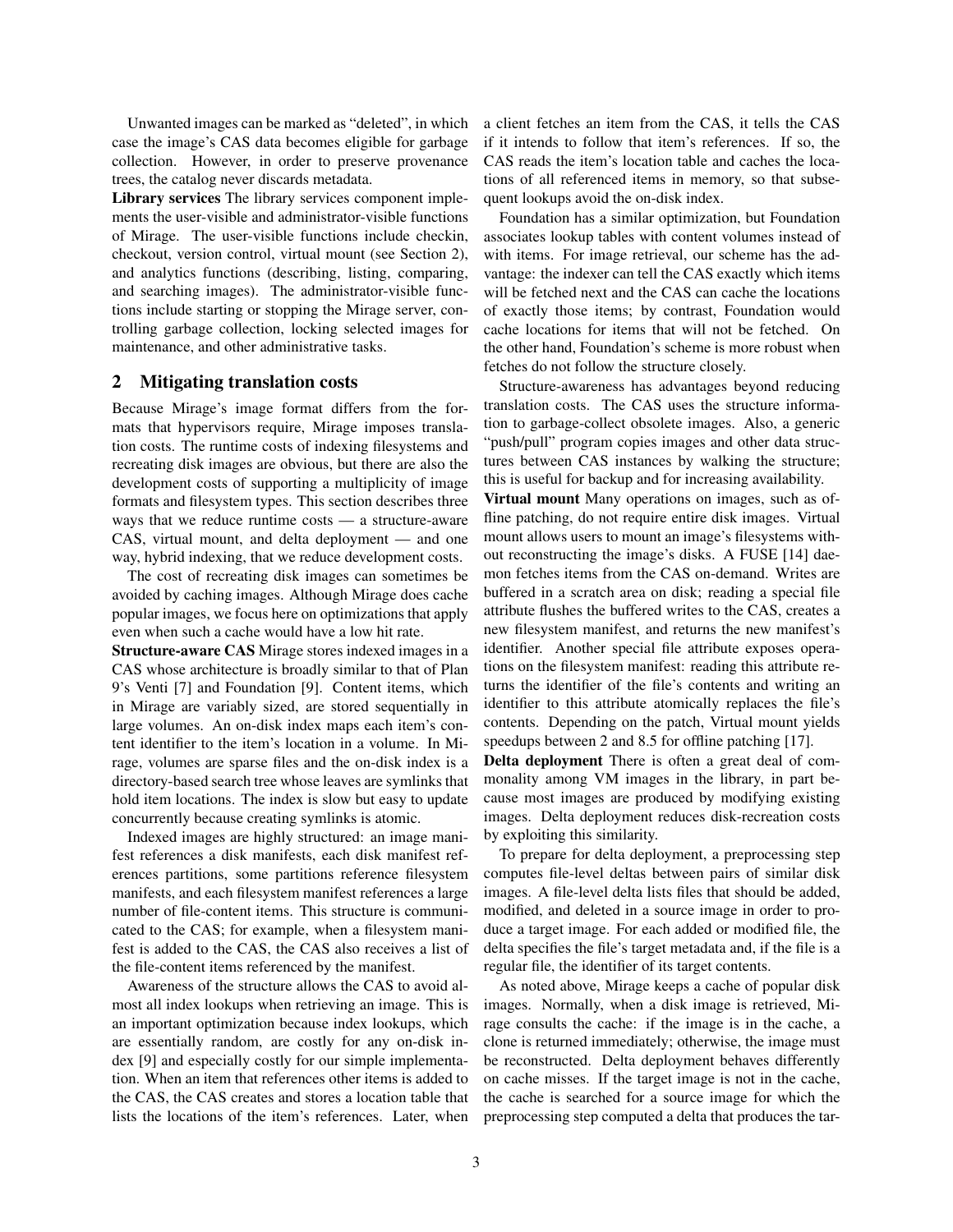get image. If such a source image exists, it is cloned, the delta is applied to the clone, and the clone is returned. The cost of applying the delta is proportional to the size of the delta, not to the size of the target image.

Deltas that involve deleting files create an opportunity and a security problem. Normally, deleting a file is a cheap operation because it changes the filesystem's namespace without overwriting the file's data blocks. By populating the cache with "superimages", which do not correspond to any image in the library but do contain large numbers of popular files, and precomputing deltas between superimages and real images, we can improve the odds of being able to deploy via a delta without much increasing the cost of applying deltas.

The security problem is that the target image will contain data blocks that belonged to files that were deleted from the source image. That is, information leaks from the source to the target. Because of this problem, Mirage applies deltas only when the user has permission to read both the source and the target image.

Hybrid indexing Indexing refers to the process of checking an image into the image library. Mirage supports a variety of filesystems, including NTFS, Ext2 and its successors, Reiserfs, and AIX's Mksysb. Most image library implementations use a simple image indexing technique that stores the image disk as an array of fixed size disk blocks. A benefit of this approach is not having to deal with the complexity of extracting individual files from the disk and later re-assembling them when the image is checked out. But the drawback of such an approach is that access to the filesystem contents requires mounting each of the image disks (to access the filesystem), every time the contents of an image need to be scanned, queried, or manipulated.

Hybrid indexing is aimed at getting the best of both worlds: access to individual files within an image without having to re-assemble or mount it, but without the complexity of dealing with the idiosyncracies of every filesystem we may encounter in customer environments. It lowers the development costs of supporting a broad range of filesystems by offloading much of the work to off-the-shelf backup and restore tools while still indexing the filesystem structure.

Hybrid indexing processes a filesystem partition as follows. First, a clone of the partition is mounted. The indexer walks the filesystem and adds each regular file it finds to the CAS, recording the file's identifier in a filesystem manifest. The indexer walks the filesystem again, this time truncating every regular file to size zero, taking care not to disturb modification times. The result is a *filesystem skeleton*. The skeleton is then backed up with an off-theshelf, filesystem-specific program, the backup is added to the CAS, and its identifier is recorded in the manifest. Finally, the manifest is added to the CAS and its identifier is returned.

Retrieval reverses the process. The skeleton is restored with an off-the-shelf, filesystem-specific program. The indexer walks the filesystem and restores the contents of each regular file, taking care not to disturb modification times.

Note that, because the backup and restore programs faithfully record and reproduce all filesystem metadata, the indexer need not understand the special features of each filesystem (such as extended filesystem attributes in Ext3 or directory junctions in NTFS). Also, if a certain file's data blocks should not be moved (perhaps because the boot loader expects them at a certain location), then that file can be added to a list of files that should not be truncated. The backup and restore programs will ensure that its blocks are restored correctly.

The Mirage image format normally records filesystem metadata in the filesystem manifest, which makes it accessible to analyses and tools. With hybrid indexing, most metadata is now in the backup of the skeleton. Fortunately, skeleton backups are about the same size as filesystem manifests; tools that require metadata can get it cheaply by restoring this backup.

# 3 Experience

IBM Workload Deployer The Mirage image library is used in the recently announced IBM Workload Deployer (IWD) product, which is an enterprise cloud management appliance [3]. Mirage provides a central image library that is pluggable into the hypervisor platforms that customers already have in their data centers. The use of Mirage in these environments provided interesting lessons and insights.

A first lesson is the importance of transport costs. Although the diversity of hypervisor platforms poses many technical challenges, the main issue is that the image library and the hypervisors do not necessarily share storage. Potentially, each checkout moves a multigigabyte image between library-reachable and hypervisor-reachable storage. This adds latency and can overwhelm the available network infrastructure. These problems are especially acute in development and test environments, where checkouts are more frequent than in production environments.

Fortunately, caching and delta deployment can lower transport costs as well as translation costs. The key is to cache images on hypervisor-reachable storage. This is tricky in some environments and delta deployment requires that some Mirage code run in the customer's data center, but the payoff is worth the complications.

A second lesson is the need for collaborative image development. Enterprises often split IT responsibilities among several teams. For example, at one customer, one team maintains the operating system, another handles middleware, and a third installs applications. Currently, only the operating system team produces images.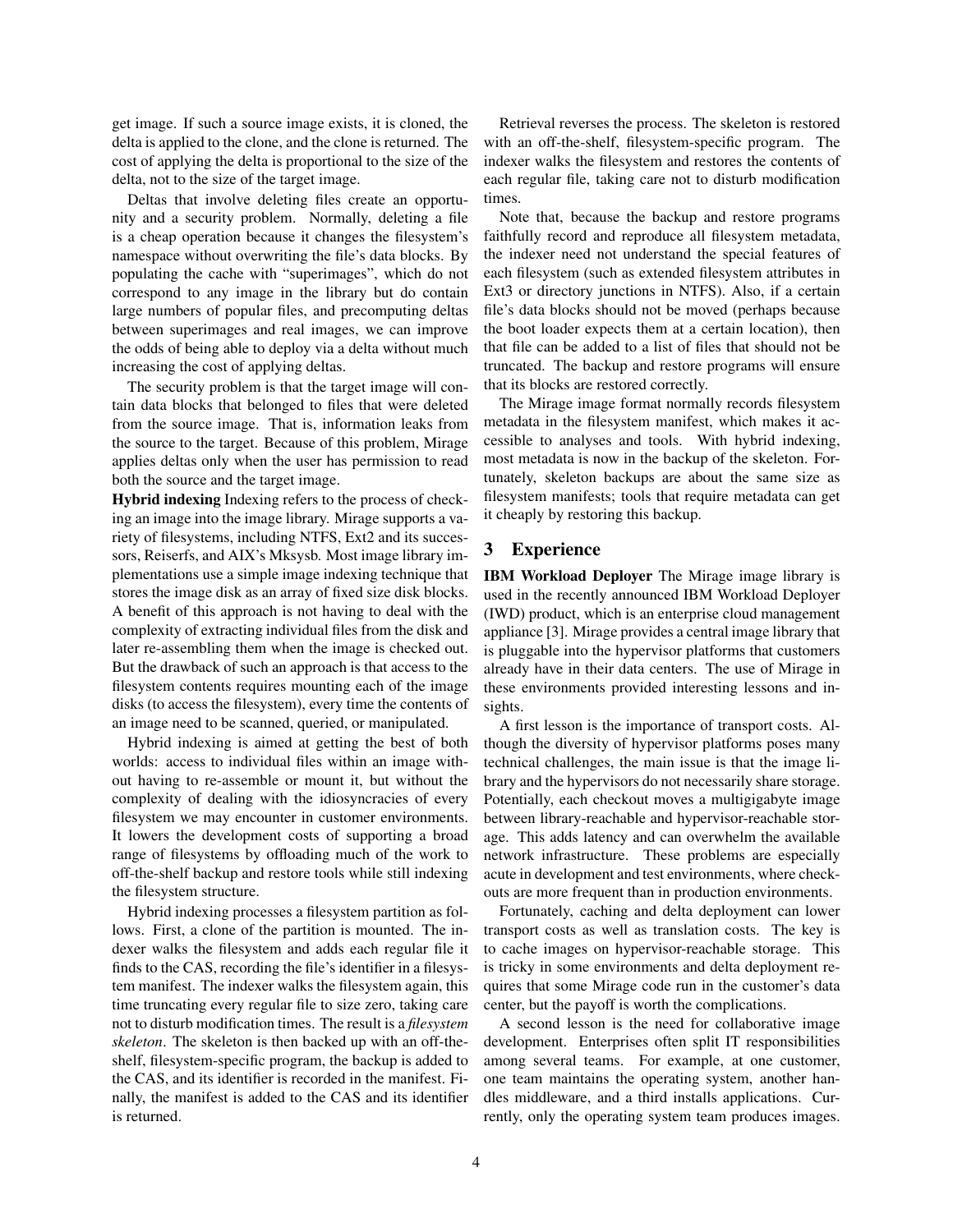To avoid a hard-to-manage profileration of images, the other teams work on running instances: if the operating system team releases a new image, the other teams must create a new instance and reconfigure it from scratch.



Figure 3: A version control scenario

The version control features of Mirage can extend the benefits of image-centric management to all three teams. Figure 3 illustrates our approach. The OS team creates an image A.0 (image A, version 0) and shares it with the middleware team. The middleware team clones A.0 to create B.0 (a private copy), checks out an instance of B.0, installs and tests the middleware, then checks in the resulting image as B.1. The application team follows a similar process to create image C.1.

Mirage tracks the links between these images, which makes updates more manageable. If the OS team were to update A.0 to A.1, the middleware team can be notified. Using Mirage, the middleware team can compute a filelevel delta between A.1 and A.0, create B.2 by applying the delta to B.1, test B.2 to verify that the patch worked properly, and finally release B.2 to the application team.

RC2 Mirage serves as the image manager for the IBM Research Compute Cloud (RC2) [10], a production cloud used by IBM researchers and other employees worldwide. From its general release in early April 2009 to early March 2011, RC2 served 458 unique users. The image repository had grown to 4890 images, of which 2170 were active (available for use).

RC2 does not currently expose Mirage's version control facility to users of the cloud - it is only for internal administrative use in situations like image migration, which we elaborate on later. However, there is evidence that version control would be welcome for some cloud users: inspection of the provenance tree shows that some users roll their own version control system by embedding version numbers in image descriptions. However, three-fifths of all images derive directly from a base image; as images are immutable, this implies that most images are created once and never updated. Note that users are encouraged to store data (as opposed to software and configuration information) outside of images, for which purpose RC2 provides block-level storage volumes similar to Amazon's EBS volumes [1]. The next release of RC2 plans to expose the Mirage version control features to cloud users in addition to cloud administrators.

The repository occupied 7.29 TB of storage, an average of 1.5 GB per image (active or inactive). We checked out a sample of active images and found that, on average, checked-out images occupy 8.9 GB of disk space. The fivefold compression comes from CAS deduplication and from not storing disk blocks that are unreachable from an image's filesystems. Note that RC2 does not run garbage collection, so inactive images also consume space.

However, the main benefit of Mirage for RC2 is in maintaining images, not in saving space. Images are not static objects; like physical machines, they require periodic maintenance. The following example shows how RC2 used virtual mount and version control to migrate their entire image collection from one hypervisor to another.

After a year of operation, RC2 decided to switch x86 hypervisors from Xen to KVM. Because RC2 is a production system, the conversion needed to cause minimal disruption to operations and to users. The goals were to have no downtime, to minimize resource use, and to be transparent to users. Ideally, users would not notice that their images had been migrated from Xen to KVM.

The migration mounted each Xen image with virtual mount, converted it to run on KVM, and saved the result as a new image. A total of 419 Xen images were converted to KVM. During this period, RC2 ran with full functionality and no noticeable performance degradation.

It took several tries to convert some images. Unexpected kernel versions, missing drivers, and other bugs caused conversions to fail; after each failed conversion, bugs were fixed and the conversion was rerun. Version control was very useful in this migration scenario: each patch created a new version (which could be analyzed) without replacing the original. In addition to the rollback capability, understanding what files were added, modified and deleted between any pair of versions was valuable in troubleshooting failures.

A total of 1120 images were created during the conversion period (419 converted images, 355 failed conversions, and 346 user-created images). Thanks to the CAS, the repository grew a modest 293 GB. Storing each image as disk images would have required 9.5 TB (8.5 GB average image content \* 1120).

## 4 Conclusion

We presented Mirage, an image library that, by storing images in a format that indexes their filesystem structure, speeds up image deployment and supports advanced fea